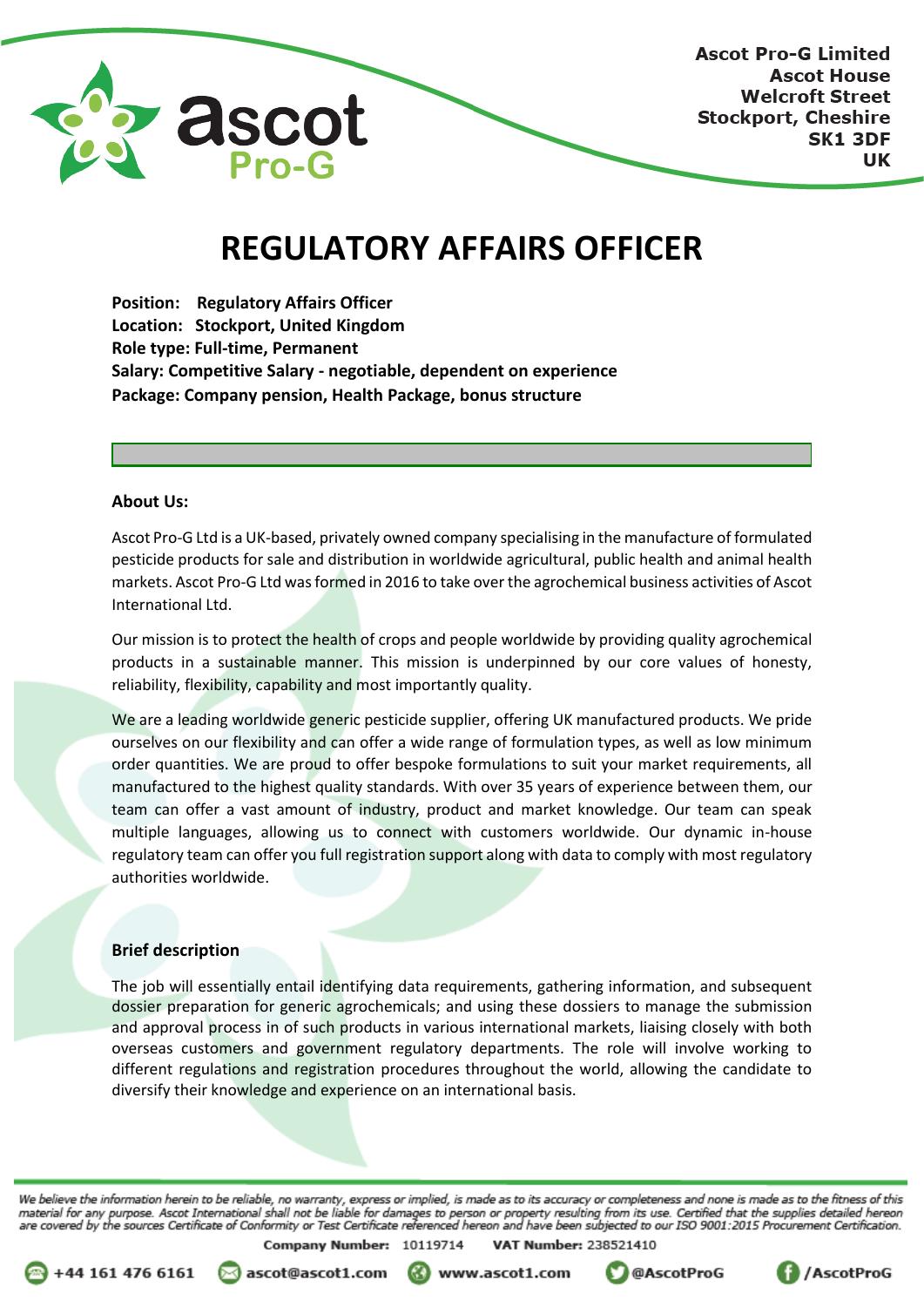

However, this is not only a registration role, as the successful candidate will also supervise the compliance of other regulatory documentation, and at the same time work cross-functionally to play an important part in the business development. The role will also involve providing a response to incoming requests for the various types of regulatory data. Suitable candidates will initially have or quickly develop an excellent grasp of regulatory processes, and show a good ability to source, extract and use relevant data to compile an extensive product dossier. Strong communication skills and an ability to deal with points of contact on a global scale are necessary. Attention to detail and a regulatory mindset are essential.

Experience of regulatory affairs is not essential to this role, but recent graduates with a Chemistry or Biological Sciences-related degree qualification are preferred. Candidates with recent 'A' Level qualifications in Science subjects (Biology & Chemistry) will also be considered. Ongoing training on specific product knowledge will be provided, but it is essential that the candidate has a good level of Chemistry and Biology knowledge, and be able to show experience or ability of scientific writing.

Please see overleaf for job description and key skills required.

### **Job Description**

- Identifying data requirements for product approvals in various international "target" markets.
- Gathering required data and preparation of product dossiers to comply with regulatory requirements in "target" markets. This will involve working closely with basic producers, contractors, and external consultants.
- Managing submission and approval process for various agrochemicals in overseas markets; liaising closely with customers and government regulatory departments, responding promptly to requests for any supplementary data.
- Providing technical and regulatory support to customers with existing product approvals / registrations; and providing timely and accurate responses to all incoming requests for various regulatory data.
- Supervising the compliance of other regulatory documentation within the company. Authoring, designing and reviewing agrochemical product labels, ensuring compliance with both EU regulatory requirements and also registration requirements in specific overseas "target" markets.
- Reporting primarily Senior Regulatory Affairs Officer, and ultimately to Commercial Manager.

We believe the information herein to be reliable, no warranty, express or implied, is made as to its accuracy or completeness and none is made as to the fitness of this material for any purpose. Ascot International shall not be liable for damages to person or property resulting from its use. Certified that the supplies detailed hereon<br>are covered by the sources Certificate of Conformity o

Company Number: 10119714

**VAT Number: 238521410** 



ascot@ascot1.com

www.ascot1.com